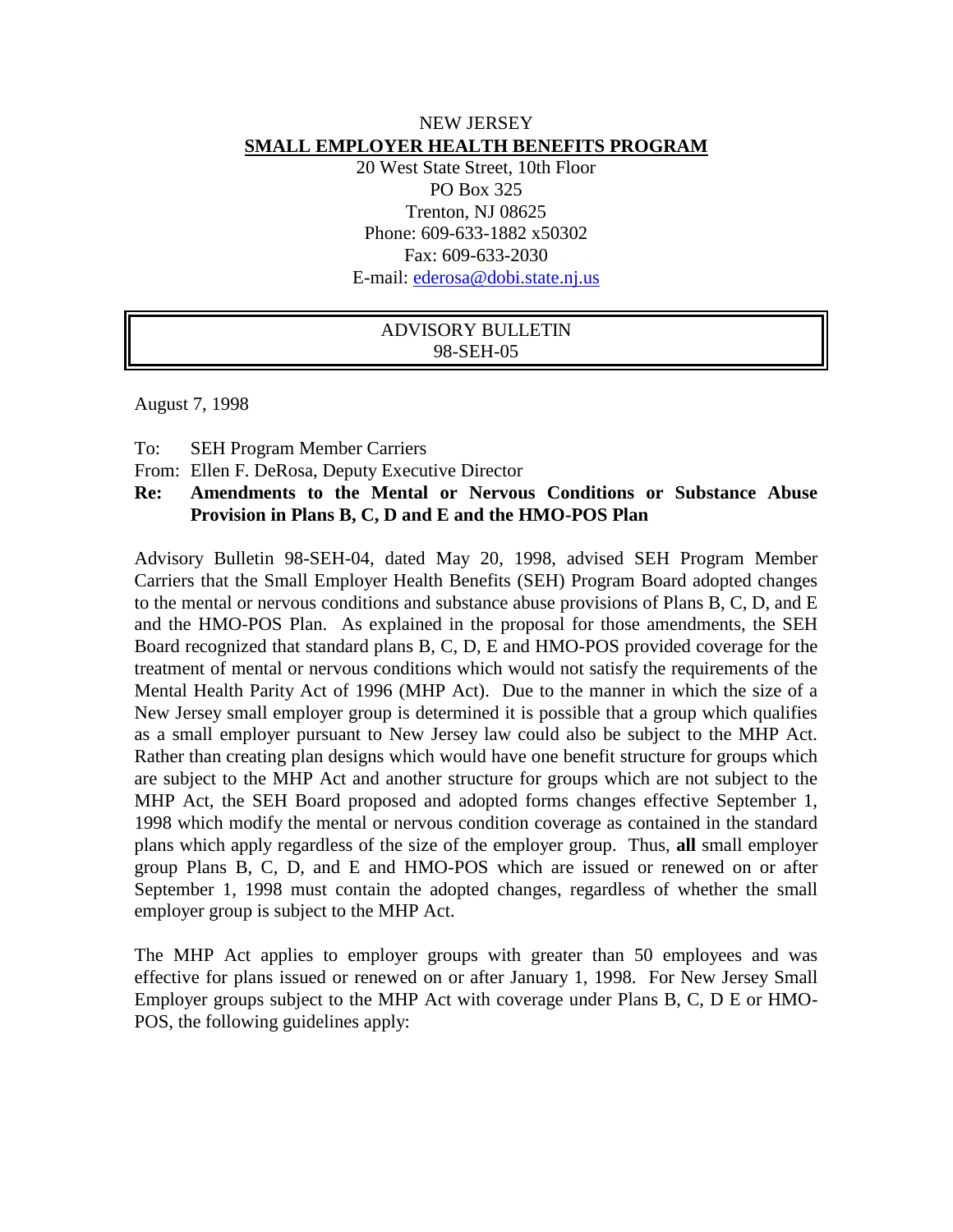- If coverage was issued or renewed on or after January 1, 1998 but prior to September 1, 1998, (or the date the carrier implements the changes to the standard plans, if prior to September 1, 1998), the carrier must waive the \$5,000 per year, \$25,000 lifetime limits with respect to coverage for mental or nervous conditions and substance abuse. Coverage for the treatment of mental or nervous conditions and substance abuse may be subject only to the application of the deductible, copayment, if any, and coinsurance. No alternate internal limits may be substituted for the \$5,000 and \$25,000 limits that must be waived. Coverage under these terms would continue until the first anniversary on or after the date the carrier implements the September 1, 1998 forms changes to include the 30 days inpatient and 20 visits outpatient limits.
- If coverage is issued or renewed on or after the date the carrier implements the September 1, 1998 forms changes, the coverage is subject to the 30 days inpatient and 20 visits outpatient limits contained in the standard plans as of the date of issue or renewal.